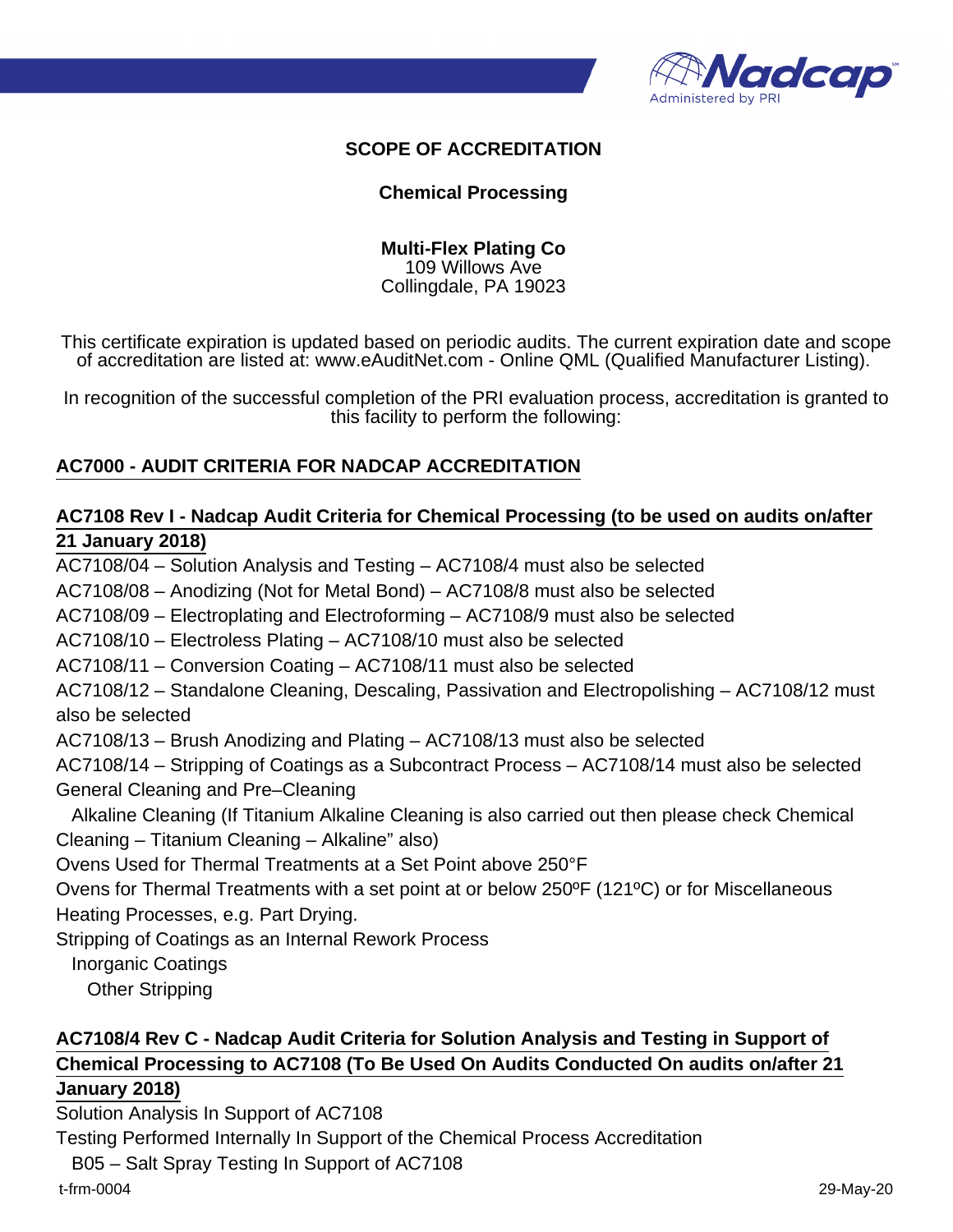- B06 Water Immersion / Humidity Testing In Support of AC7108
- B10 Adhesion Testing (Adhesion Tape Testing) In Support of AC7108
- B11 Adhesion Testing (Scratch and Chisel Test) In Support of AC7108
- B12 Adhesion Testing (Bend Test) In Support of AC7108
- B13 Coating Weight Testing In Support of AC7108
- B14 Conductivity Testing In Support of AC7108
- B16 Coating Thickness Measurement In Support of AC7108
- B18 Adhesion Testing (Heat & Quench) In Support of AC7108
- B23 Other Testing In Support of AC7108

# **AC7108/8 - Nadcap Audit Criteria for Anodizing (Not For Metal Bond) (to be used on audits**

### **on/after 5 June 2016)**

Anodize Aluminum, Chromic Acid Anodize Aluminum, Sulfuric Acid Dye Seal

#### **AC7108/9 - Nadcap Audit Criteria for Electroplating and Electroforming (to be used on audits on/after 5 June 2016)**

Electroplating Cadmium Plating Copper Plating Nickel Plating Silver Plating Tin Plating Zinc Plating

# **AC7108/10 - Nadcap Audit Criteria for Electroless Plating (to be used on audits on/after 5 June 2016)**

### Nickel

## **AC7108/11 - Nadcap Audit Criteria for Conversion Coating (to be used on audits on/after 5 June 2016)**

Aluminum

Aluminum, Non–Hexavalent Chrome Alternatives

### **AC7108/12 Rev A - Nadcap Audit Criteria for Standalone Cleaning, Descaling, Passivation and Electropolishing (to be used on audits on/after 12 July 2020)**

Passivation

### **AC7108/13 - Nadcap Audit Criteria for Brush Anodizing and Plating (to be used on audits**